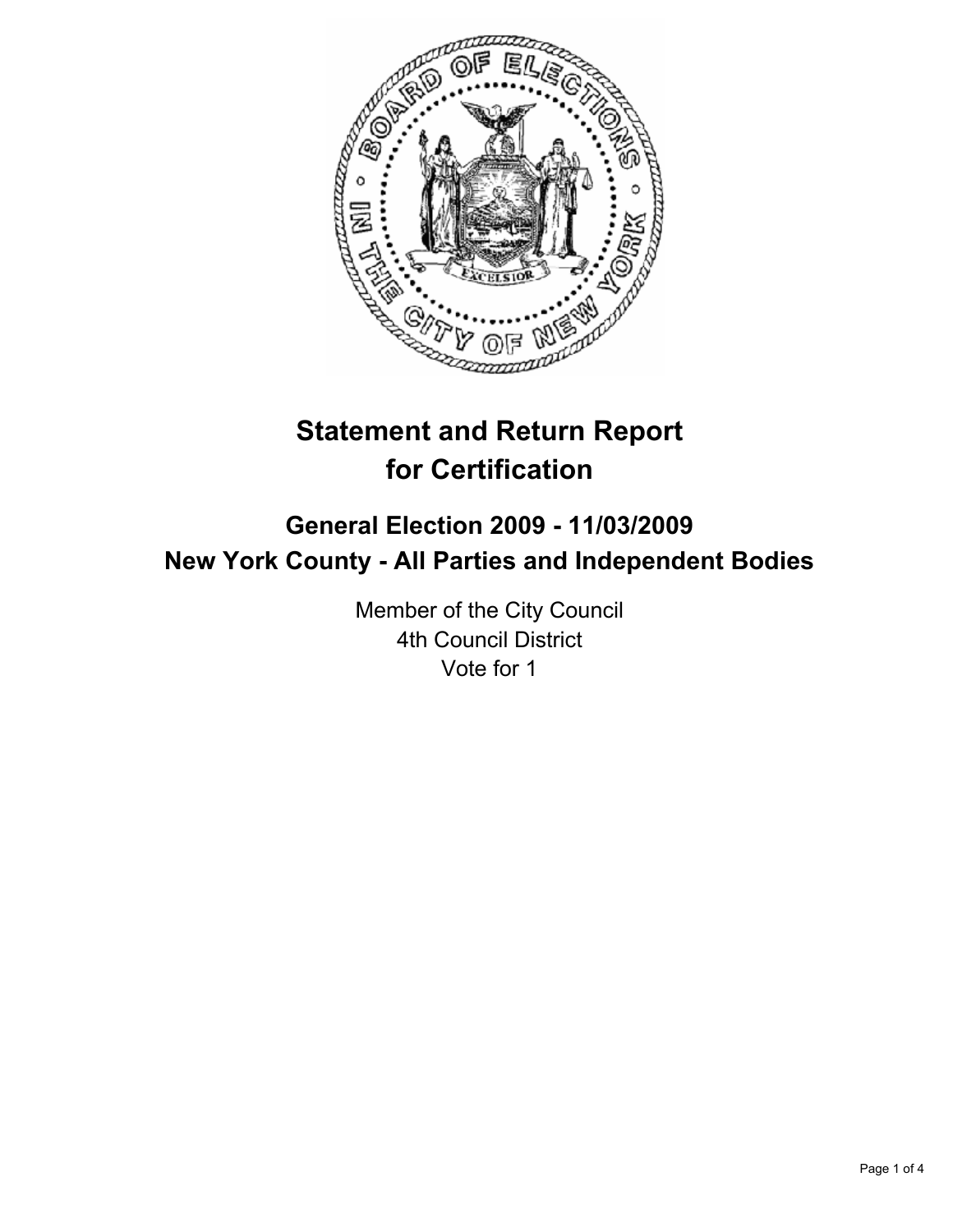

### **Assembly District 65**

| PUBLIC COUNTER                        | 2,623 |
|---------------------------------------|-------|
| <b>EMERGENCY</b>                      | 6     |
| ABSENTEE/MILITARY                     | 75    |
| AFFIDAVIT                             | 34    |
| <b>Total Ballots</b>                  | 2,738 |
| DANIEL R GARODNICK (DEMOCRATIC)       | 1,653 |
| ASHOK G CHANDRA (REPUBLICAN)          | 610   |
| ASHOK G CHANDRA (CONSERVATIVE)        | 41    |
| DANIEL R GARODNICK (WORKING FAMILIES) | 54    |
| <b>Total Votes</b>                    | 2,358 |
| Unrecorded                            | 380   |

### **Assembly District 68**

| <b>EMERGENCY</b><br>0<br>22<br>ABSENTEE/MILITARY |
|--------------------------------------------------|
|                                                  |
|                                                  |
| <b>AFFIDAVIT</b><br>7                            |
| 1.229<br><b>Total Ballots</b>                    |
| 716<br>DANIEL R GARODNICK (DEMOCRATIC)           |
| ASHOK G CHANDRA (REPUBLICAN)<br>299              |
| ASHOK G CHANDRA (CONSERVATIVE)<br>21             |
| DANIEL R GARODNICK (WORKING FAMILIES)<br>29      |
| 1,065<br><b>Total Votes</b>                      |
| 164<br>Unrecorded                                |

#### **Assembly District 73**

| <b>PUBLIC COUNTER</b>                 | 19,564 |
|---------------------------------------|--------|
| <b>EMERGENCY</b>                      | 105    |
| ABSENTEE/MILITARY                     | 576    |
| <b>AFFIDAVIT</b>                      | 200    |
| <b>Total Ballots</b>                  | 20,445 |
| DANIEL R GARODNICK (DEMOCRATIC)       | 11,730 |
| ASHOK G CHANDRA (REPUBLICAN)          | 4,920  |
| ASHOK G CHANDRA (CONSERVATIVE)        | 304    |
| DANIEL R GARODNICK (WORKING FAMILIES) | 402    |
| LESLIE SNYDER (WRITE-IN)              |        |
| RACHEL CORRIE (WRITE-IN)              | 1      |
| <b>Total Votes</b>                    | 17,358 |
| Unrecorded                            | 3.087  |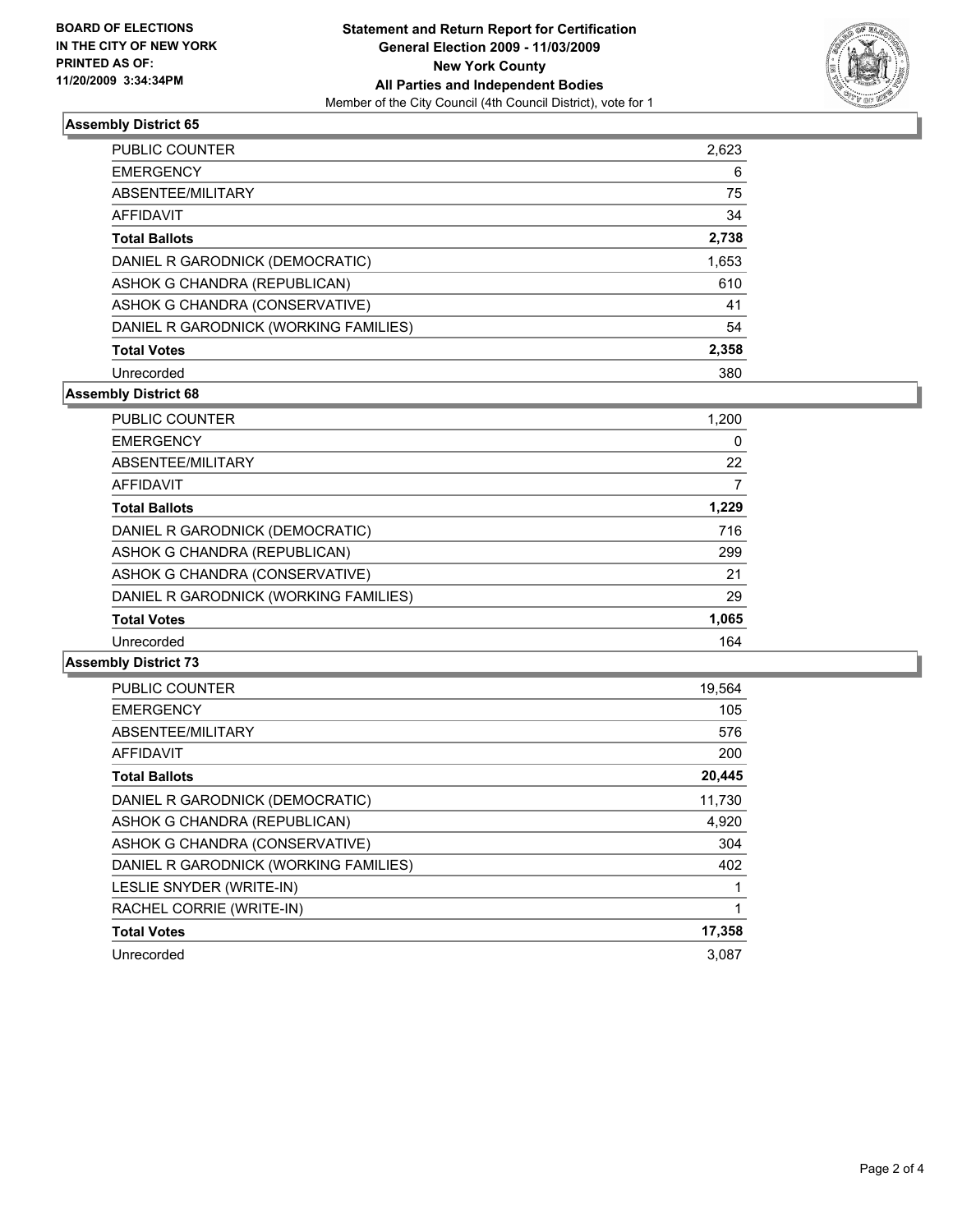

### **Assembly District 74**

| <b>PUBLIC COUNTER</b>                 | 9,166 |
|---------------------------------------|-------|
| <b>EMERGENCY</b>                      | 58    |
| ABSENTEE/MILITARY                     | 210   |
| AFFIDAVIT                             | 88    |
| <b>Total Ballots</b>                  | 9,522 |
| DANIEL R GARODNICK (DEMOCRATIC)       | 6,982 |
| ASHOK G CHANDRA (REPUBLICAN)          | 1,184 |
| ASHOK G CHANDRA (CONSERVATIVE)        | 119   |
| DANIEL R GARODNICK (WORKING FAMILIES) | 542   |
| ROSIE MENDEZ (WRITE-IN)               | 2     |
| <b>Total Votes</b>                    | 8,829 |
| Unrecorded                            | 693   |

#### **Assembly District 75**

| <b>PUBLIC COUNTER</b>                 | 2,013 |
|---------------------------------------|-------|
| <b>EMERGENCY</b>                      | 10    |
| ABSENTEE/MILITARY                     | 63    |
| <b>AFFIDAVIT</b>                      | 36    |
| <b>Total Ballots</b>                  | 2,122 |
| DANIEL R GARODNICK (DEMOCRATIC)       | 1,275 |
| ASHOK G CHANDRA (REPUBLICAN)          | 439   |
| ASHOK G CHANDRA (CONSERVATIVE)        | 35    |
| DANIEL R GARODNICK (WORKING FAMILIES) | 48    |
| JOEL MAXMAN (WRITE-IN)                |       |
| <b>Total Votes</b>                    | 1,798 |
| Unrecorded                            | 324   |